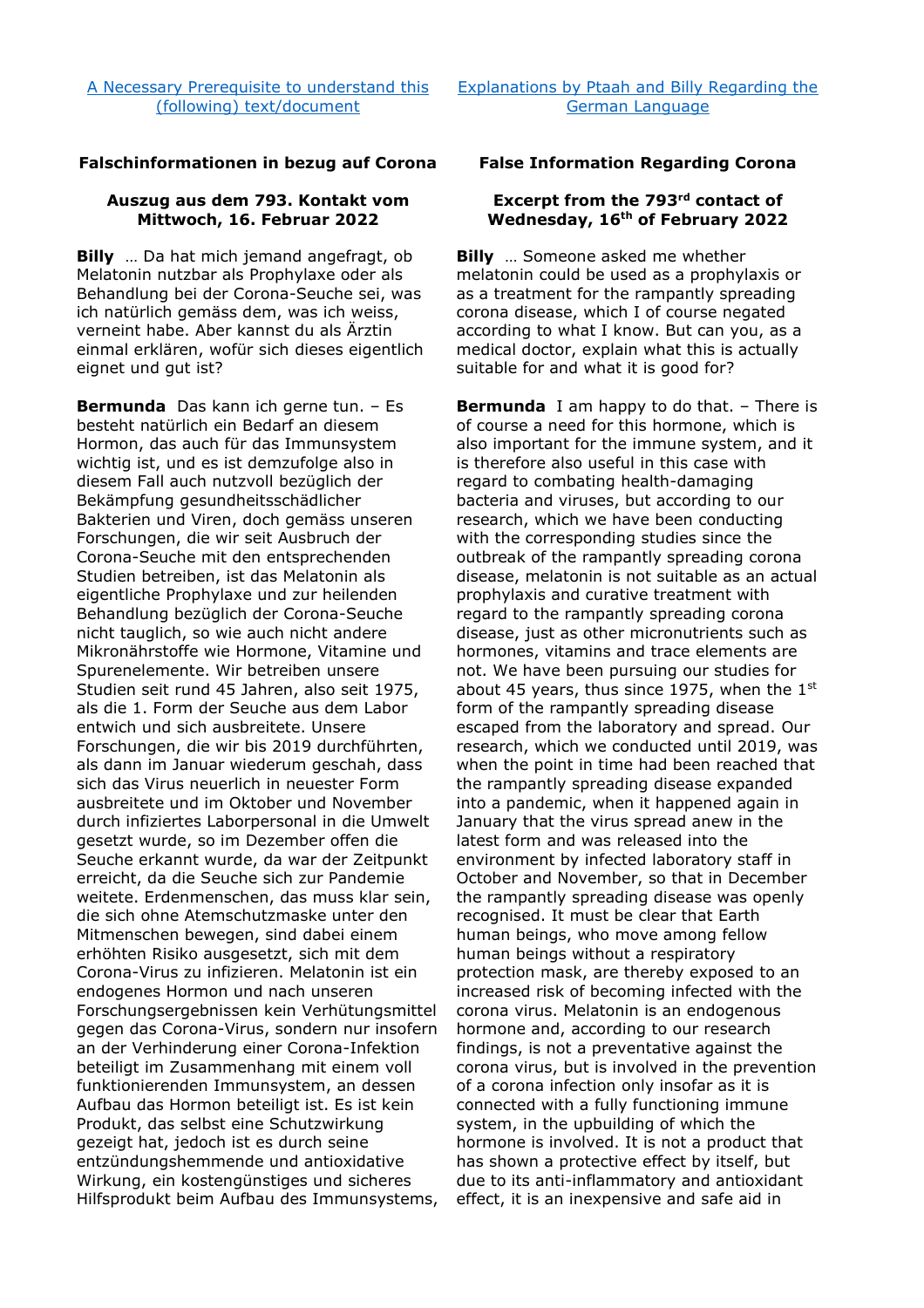das gegen bakterielle Infektionen resp. als Schutz gegen sogenannte ‹freie Radikale› wirken kann.

Die maximalen Melatonin-Serumspiegel sind dabei bei jüngeren Menschen höher und nehmen mit zunehmendem Alter ab, wobei diese Werte auch bei Frauen höher sind als bei Männern, was im Vergleich ergibt, dass gegenüber diesen Frauen auch weniger von der Virusinfektion betroffen werden.

Das aber ergibt sich nicht durch das Melatonin, wie wir erforscht haben, sondern dadurch, weil das Immunsystem bei den Frauen effizienter wirkt als bei den Männern. Die tägliche Einnahme von Melatonin kann zwar eine Corona-Infektion nicht verhindern, doch stärkt es das Immunsystem, das dann eine Infektion weitgehend verhindern oder schwerere Formen lindern kann.

**Billy** Dann ist das also geklärt, und es klingt auch vernünftig und nicht so euphorisch, wie das, was diesbezüglich von den Erdlingen verbreitet wird, falsche Hoffnungen weckt und noch die Folge hat, dass die Menschen unvorsichtig werden, weil sie den Quatsch glauben, dass sie sich durch Melatonin vor einer Ansteckung mit der Corona-Seuche sicher seien. Aber wie es tönt, ist diese falsche Meinung schon sehr weit verbreitet, wie auch die falsche Propaganda, die unter der Bezeichnung gemacht wird,

**‹Ärzteplattform Orthomolekulare Medizin – Stellungnahme und Empfehlung zur Corona-Infektion›,** da behauptet wird: **‹Von seiten der Orthomolekularen Medizin gibt es folgende Möglichkeiten zur Prophylaxe und Therapie bei Coronavirus-Belastungen›**. Dazu wird folgende irreführende Liste veröffentlicht:

*Vitamin C ist in der Lage die Makrophagenaktivität und damit das Immunsystem zu aktivieren. Vitamin C bewährt sich bei allen viralen Infekten, so auch bei Coronavirus-Infektionen.* 

*Zink reduziert die Virusreplikation und wirkt damit ebenfalls antiviral. Es finden sich zahlreiche Rezeptoren für Zink an der Oberfläche von Viren und Zink verhindert das Andocken der Viren an den Rezeptoren der Mukosazellen. Somit verhindert Zink auch das Eindringen der erregerindizierten* 

building up the immune system, which can have an effect against bacterial infections or as protection against so-called 'free radicals'.

The maximum melatonin serum levels are higher in younger human beings and decrease with increasing age, whereby these values are also higher in women than in men, which in comparison shows that women are also less affected by the virus infection.

This, however, is not only due to melatonin, as we have researched, but because the immune system works more efficiently in women than in men. Although the daily intake of melatonin cannot prevent a corona infection, it does strengthen the immune system, which can then prevent an infection to a large extent or alleviate more severe forms.

**Billy** So that is clarified then, and it also sounds rational and not as euphoric as what is being spread by the earthlings in this regard, which raises false hopes and also has the consequence that the human beings become imprudent because they believe the nonsense that they are safe from infection with the rampantly spreading corona disease due to melatonin. But it sounds like this false opinion is already very widespread, as is the false propaganda that is being made under the designation **'Physicians Platform Orthomolecular Medicine – Statement and Recommendation on Corona Infection'**, where it is claimed: **'On the part of orthomolecular medicine, there are the following possibilities of prophylaxis and therapy in the case of coronavirus exposure'**. The following delusional list is published in relation to that:

## *Vitamin C Vitamin C*

*Vitamin C is able to activate macrophage activity and thus the immune system. Vitamin C proves effective in all viral infections, including coronavirus infections.* 

## *Zink Zinc*

*Zinc reduces viral replication and thus also has an antiviral effect. Numerous receptors for zinc are found on the surface of viruses and zinc prevents the viruses from docking with the receptors of the mucosa cells. Thus, zinc also prevents the invasion of the pathogen-induced cell. A well-functioning*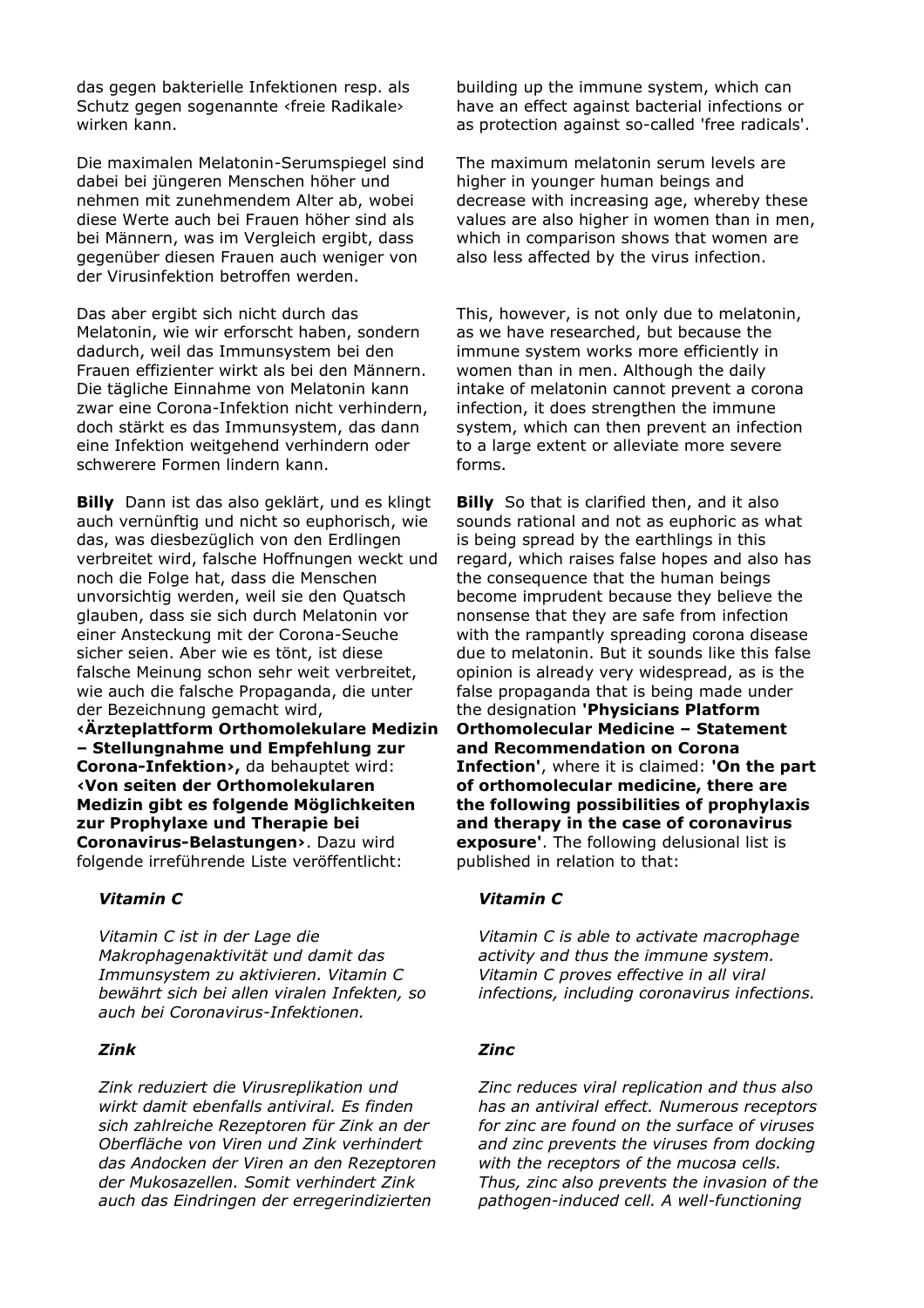*Zelle. Ein gut funktionierendes Immunsystem ist von der Anwesenheit von Zink abhängig. L-Lysin L-Lysine* 

*L-Lysin zeigt einen Antagonismus zu Arginin, welches für die Replikation der Viren notwendig ist. Somit wird dem Virus das für die DNA-Replikation notwendige Arginin entzogen und die Vermehrung verlangsamt. Vitamin D Vitamin D* 

*Die Vitamin D-Versorgung ist essenziell für ein funktionierendes Immunsystem. Daher sollte eine ausreichende Vitamin D-Versorgung vorliegen. Zielwert im Labor sind ca. 100–150 µmol/l Vitamin D3.* 

*Für die Prophylaxe ist eine orale Supplementierung sicher ausreichend. Dabei bewähren sich folgende Dosierungen:* 

| Vitamin C (gepuffert) | $1 - 3$ g/Tag   | Vitamin C (buffered) | $1 - 3$ g/day<br>30 mg/day<br>500-1000 mg |  |
|-----------------------|-----------------|----------------------|-------------------------------------------|--|
| Zink                  | 30 mg/Tag       | Zinc                 |                                           |  |
| L-Lysin               | 500-1000 mg/Tag | L-Lysine             |                                           |  |
| Vitamin D             | 4-5000 IE/Tag   | Vitamin D            | 4000-5000 IU                              |  |

*Wenn verfügbar kann Vitamin C auch einbis zweimal wöchentlich als Infusion von 7,5 g verabreicht werden. Vor allem sollten Risikogruppen diese Prophylaxe durchführen. Therapie Therapy* 

*Bei Auftreten von ersten Symptomen sollte die orale Dosierung erhöht bzw. eine i.v. Gabe erwogen werden.* 

# **Orale Dosierung and Communist Communist Communist Communist Communist Communist Communist Communist Communist Communist Communist Communist Communist Communist Communist Communist Communist Communist Communist Communist C**

*Vitamin C 2–6 g/Tag* 

*(bis zur Durchfallgrenze)* 

*Zink: am ersten Tag 150 mg* 

*(5 Kapseln à 30 mg) dann fallende Dosierung, täglich um 30 mg reduzieren (also 4–3–2 Kapseln á 30 mg)* 

*immune system depends on the presence of zinc.* 

*L-lysine shows an antagonism to arginine, which is necessary for the replication of viruses. Thus, the virus is deprived of the arginine necessary for DNA replication and reproduction is slowed down.* 

*Vitamin D supply is essential for a functioning immune system. Therefore, a sufficient vitamin D supply should be available. The target value in the laboratory is approximately 100-150 µmol/l of vitamin D3.* 

## *Prophylaxe Prophylaxis*

*For prophylaxis, an oral supplementation is certainly sufficient. The following dosages have proven to be effective:* 

| Vitamin C (gepuffert) | $1-3$ g/Tag     | Vitamin C (buffered) | $1 - 3$ g/day    |
|-----------------------|-----------------|----------------------|------------------|
| Zink                  | 30 mg/Tag       | Zinc                 | 30 mg/day        |
| L-Lysin               | 500-1000 mg/Tag | L-Lysine             | 500-1000 mg/day  |
| Vitamin D             | 4-5000 IE/Tag   | Vitamin D            | 4000-5000 IU/day |

*If available, vitamin C can also be administered as an infusion of 7.5 g once or twice a week. Above all, risk groups should undergo this prophylaxis.* 

*When the first symptoms appear, the oral dosage should be increased or an intravenous administration should be considered.* 

*Vitamin C 2–6 g/day* 

*(up to the point of diarrhoea)* 

*Zinc: 150 mg* 

*(5 capsules à 30 mg) on the first day, then decreasing dosage, reduce by 30 mg daily (thus 4-3-2 capsules á 30 mg)*